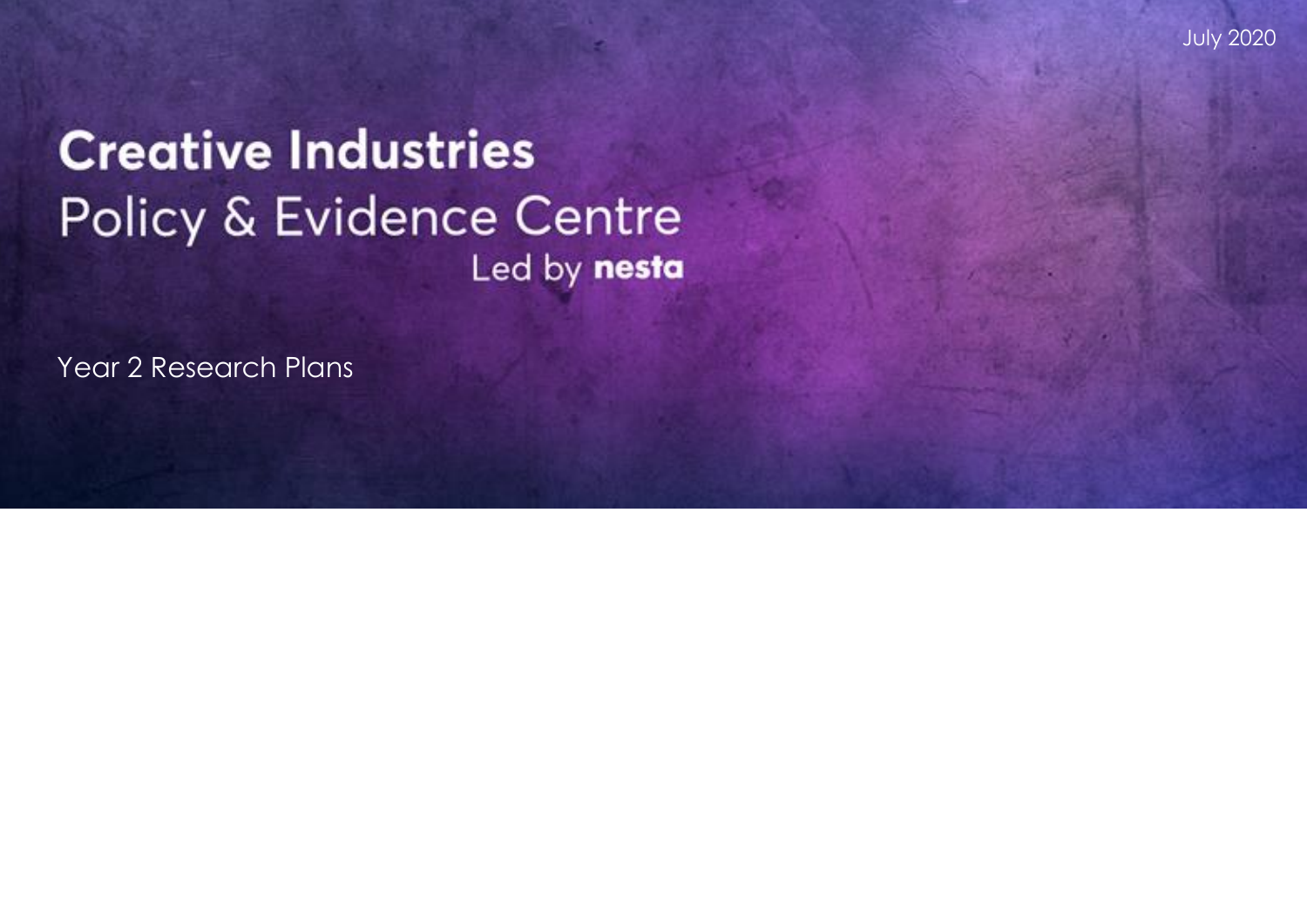#### **Research Plans**

In order to balance both planned research commitments and agility, we have established a rolling twice-yearly approach to defining our research programme which is informed by our stakeholder consultations. In September of each year, our workstrand leads develop preliminary plans for their respective research programme to be undertaken in the year beginning in the following April. Detailed plans are submitted for the first half of that year; outline plans are required for the second half. As such we will publish our research plans for April 2021 - March 2022 in October 2020. These plans are shared, discussed and confirmed by the PEC's Management Board. As the PEC is an agile research centre and priorities can change, sometimes quickly, these plans are not set in stone. But they allow us to manage the timescales necessary to undertake high quality, research and communicate our activities to our constituencies.

The table below details our research programme for key publications as it currently stands through to March 2021 including current research commissions and co-commissions. This quarterly schedule indicates the expected receipt of a final draft of each paper. Other outputs, such as our [series of blogs](https://pec.ac.uk/blog) can be accessed on our website.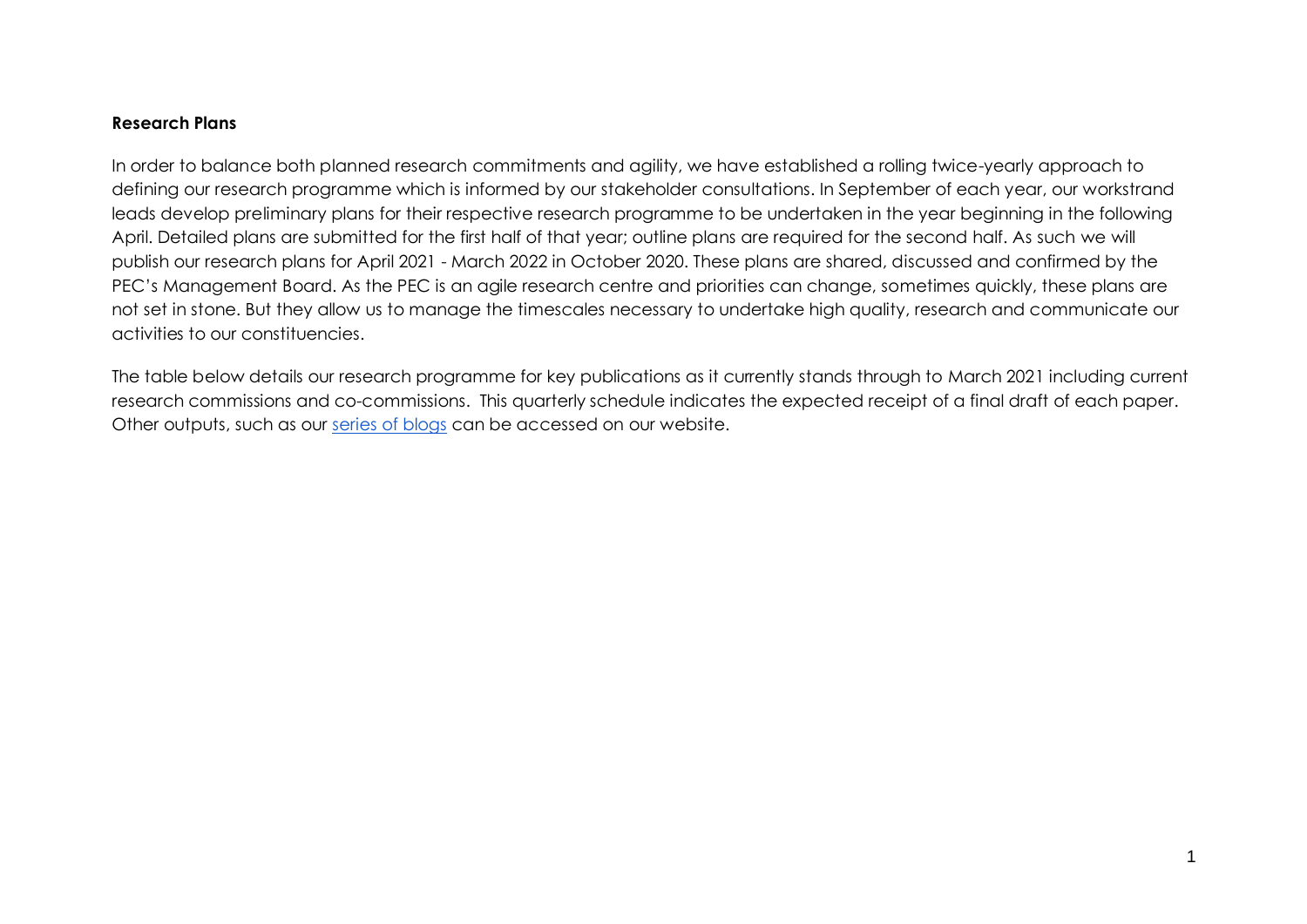| Key Publications: July 2020 - March 2021<br><b>Creative Clusters and Innovation</b><br>Lead: Josh Siepel, SPRU, University of Sussex |                                                                                                          |                                                                       |
|--------------------------------------------------------------------------------------------------------------------------------------|----------------------------------------------------------------------------------------------------------|-----------------------------------------------------------------------|
|                                                                                                                                      |                                                                                                          |                                                                       |
| <b>Publication Title</b>                                                                                                             | <b>Authors</b>                                                                                           | <b>Institutions</b>                                                   |
| Discussion Paper: Reviewing the Literature on Josh Siepel/Martha<br><b>Creative Clusters</b>                                         | Bloom/Roberto<br>Camerani/Patrizia<br>Casadei/Monica<br>Masucci/Jorge Velez-Ospina                       | University of Sussex                                                  |
| Research Report: Creative Radar                                                                                                      | Josh Siepel/Martha<br>Bloom/Roberto<br>Camerani/Patrizia<br>Casadei/Monica<br>Masucci/Jorge Velez-Ospina | University of Sussex                                                  |
| Discussion Paper: Creative Radar: What Do<br>SIC Codes Tell Us About The Creative<br>Industries? Evidence from Web Data              | Josh Siepel/Juan Mateos-<br>Garcia/Jorge Velez-Ospina                                                    | University of Sussex/Nesta                                            |
| Discussion Paper: Employment of EU<br>Freelancers in the UK's Creative Industries                                                    | <b>Josh Siepel/Marc Cowling</b>                                                                          | University of Sussex/University of Derby                              |
| Research Report: UK's Rural Creative Firms                                                                                           | <b>Josh Siepel</b>                                                                                       | University of Sussex                                                  |
| Discussion Paper: Who Does and Who Does<br>Not Engage in R&D and Design in the<br>Creative Industries, and Why?                      | Hasan Bakhshi and Bruce<br>Tether (plus Stephen Roper)                                                   | Nesta and the University of Manchester (and University<br>of Warwick) |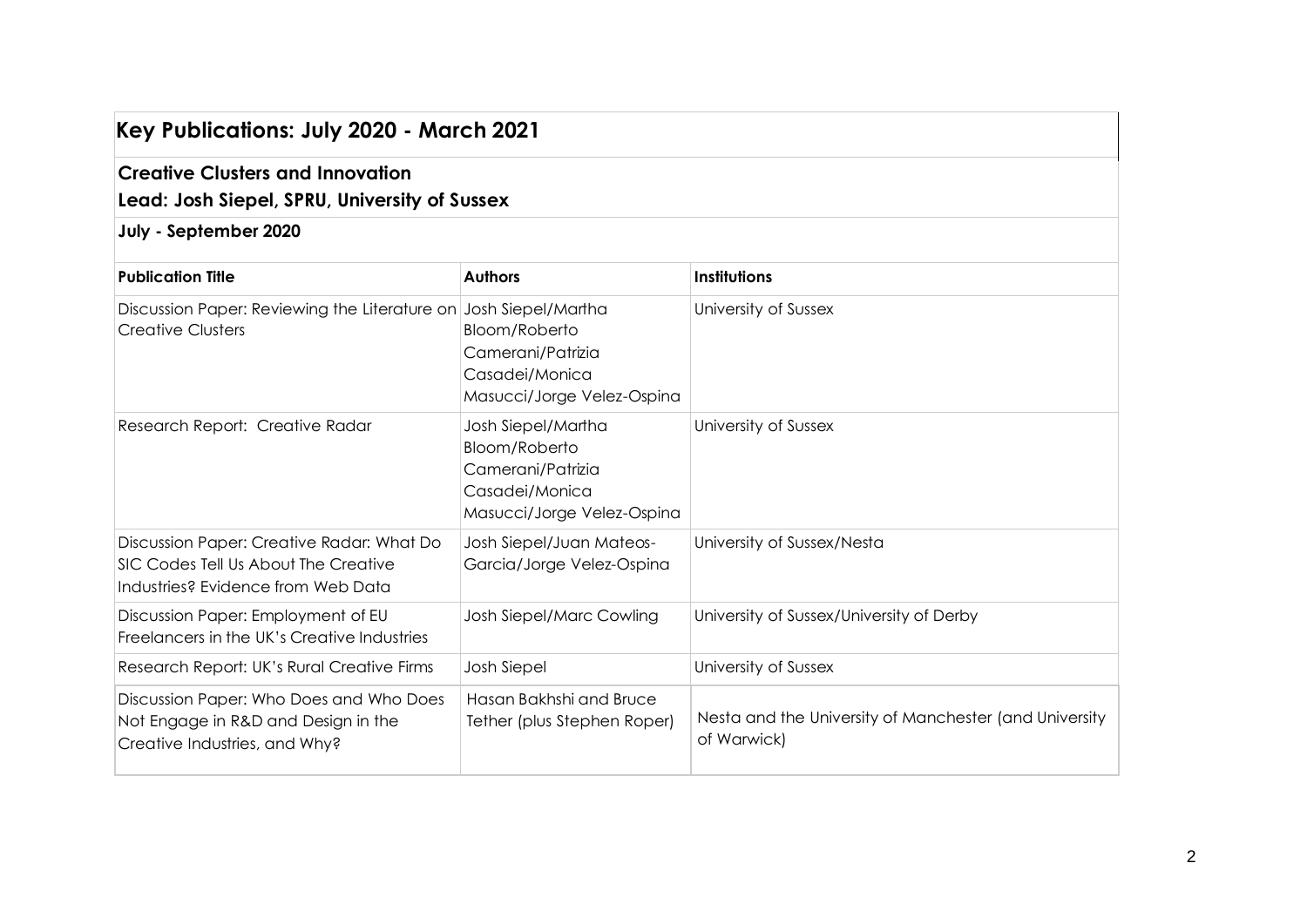| Research Report: The Economic Contribution Paul Moore/Hyojung Sun<br>of Northern Ireland's Creative Industries                   |                                                                                          | <b>Ulster University</b>                                     |
|----------------------------------------------------------------------------------------------------------------------------------|------------------------------------------------------------------------------------------|--------------------------------------------------------------|
| Discussion Paper: Edinburgh Festivals<br>Ecosystem                                                                               | Candace Jones/Anna<br>Fedyushin                                                          | University of Edinburgh                                      |
| Discussion Paper: Plant and Employment<br>Spillovers in the Creative Industries                                                  | Max Nathan/Diana Gutierrez- University of Birmingham/UCL<br>Posada/Tasos Kitsos          |                                                              |
| Research Report: Mapping the Research<br>and Innovation System in the UK's Creative<br>Industries Drawing on IUK Data            | Juan Mateos-Garcia/George Nesta<br>Richardson/Alex Bishop                                |                                                              |
| Research Report: A Map of Innovate UK<br>Support for Creative Industries                                                         | Juan Mateos-Garcia/George Nesta<br>Richardson/Alex Bishop                                |                                                              |
| Research Report: Mapping Creative<br>Industries in Scotland                                                                      | Juan Mateos-Garcia/George Nesta<br>Richardson/Alex Bishop                                |                                                              |
| Discussion Paper: The Impact of Cultural<br>Institutions on Local Creative Industries:<br>Culture Mile and Five UK Benchmarks    | Natalia Vartapetova                                                                      | <b>AEA Consulting</b>                                        |
| Discussion Paper: Creative Industries and the<br>Preston Model - An Evaluation of Impact.                                        |                                                                                          | Philip Whyman/Adrian Wright University of Central Lancashire |
| October - December 2020                                                                                                          |                                                                                          |                                                              |
| <b>Publication Title</b>                                                                                                         | <b>Authors</b>                                                                           | <b>Institutions</b>                                          |
| Discussion Paper: Creative Radar: Estimating<br>Activities Of UK Creative Industries Using<br>Creative Radar Web And Survey Data | Josh Siepel/Roberto<br>Camerani/Patrizia<br>Casadei/Monica<br>Masucci/Jorge Velez-Ospina | University of Sussex                                         |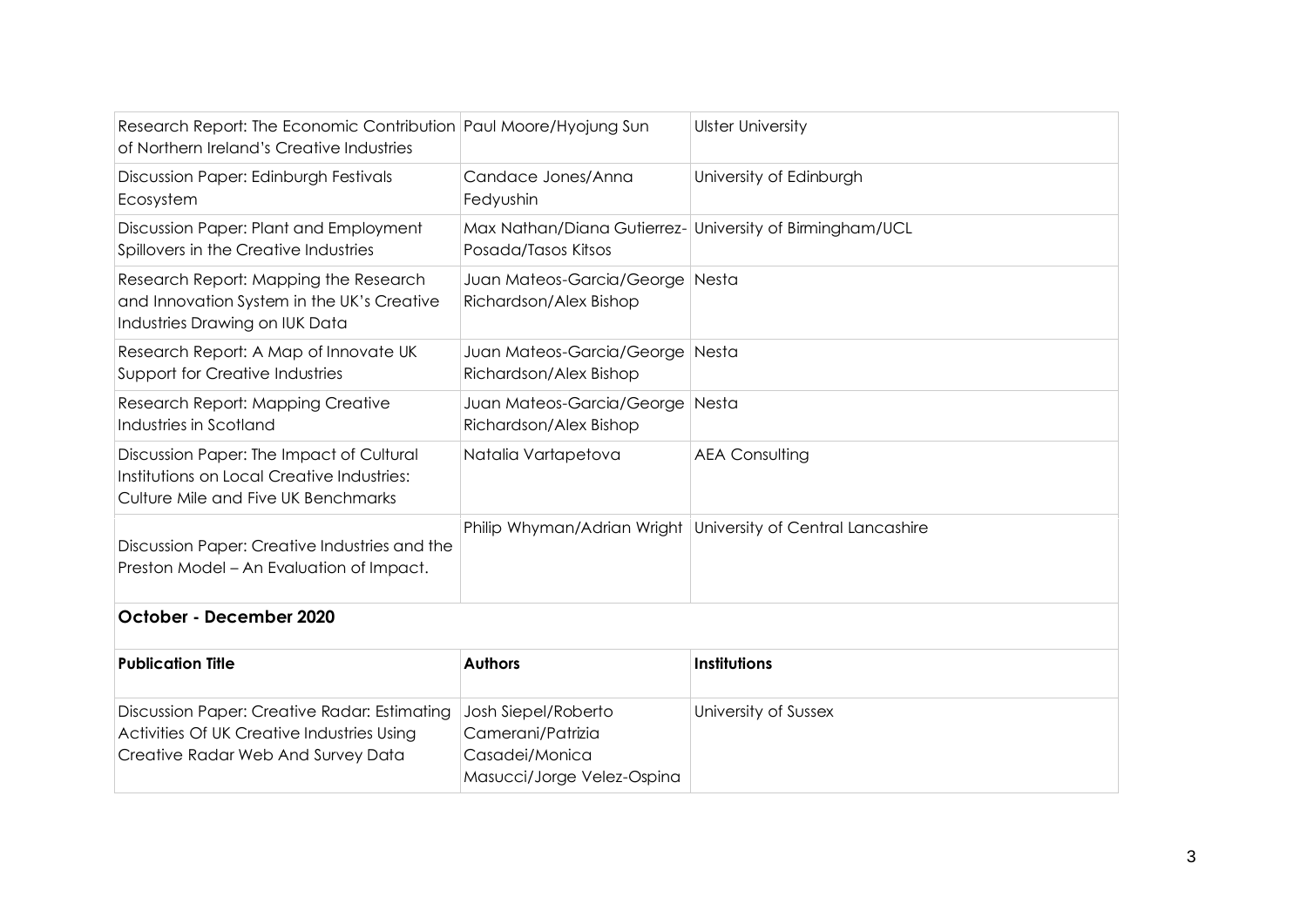| Research Report: Creative Radar Brighton<br>Report                                                    | Josh Siepel/Martha<br><b>Bloom/Roberto</b><br>Camerani/Patrizia<br>Casadei/Monica<br>Masucci/Jorge Velez-Ospina | University of Sussex                    |
|-------------------------------------------------------------------------------------------------------|-----------------------------------------------------------------------------------------------------------------|-----------------------------------------|
| Discussion Paper: Rewriting the Narrative:<br>Creative Industries and Covid-19 in Northern<br>Ireland | Paul Moore/Frank<br>Lyons/Hyojung Sun                                                                           | <b>Ulster University</b>                |
| Discussion Paper: Wages and Housing Costs<br><b>Effects of Creative Industries Activity</b>           | Max Nathan/Diana Gutierez-<br>Posada/Tasos Kitos                                                                | University of Birmingham/UCL            |
| Report & Slide Deck: The Future of the<br>Creative Industries - A Trends Analysis                     | Phillippe Schneider                                                                                             | Nesta/British Council/Goma Ventures Ltd |
| Policy Reports: The UK Live Music Industry in a<br>post 2019 Era: A Globalised Local<br>Perspective   | Patrycja Rozbicka                                                                                               | <b>Aston University</b>                 |
| <b>Discussion Paper: Creative Freelancer</b><br><b>Business Models and Place-based Growth</b>         | Nick Henry                                                                                                      | <b>Coventry University</b>              |
| January-March 2021                                                                                    |                                                                                                                 |                                         |
| <b>Publication Title</b>                                                                              | <b>Authors</b>                                                                                                  | <b>Institutions</b>                     |
| Research Report: Creative Radar Glasgow<br>Report                                                     | Josh Siepel/Martha<br><b>Bloom/Roberto</b><br>Camerani/Patrizia<br>Casadei/Monica<br>Masucci/Jorge Velez-Ospina | University of Sussex                    |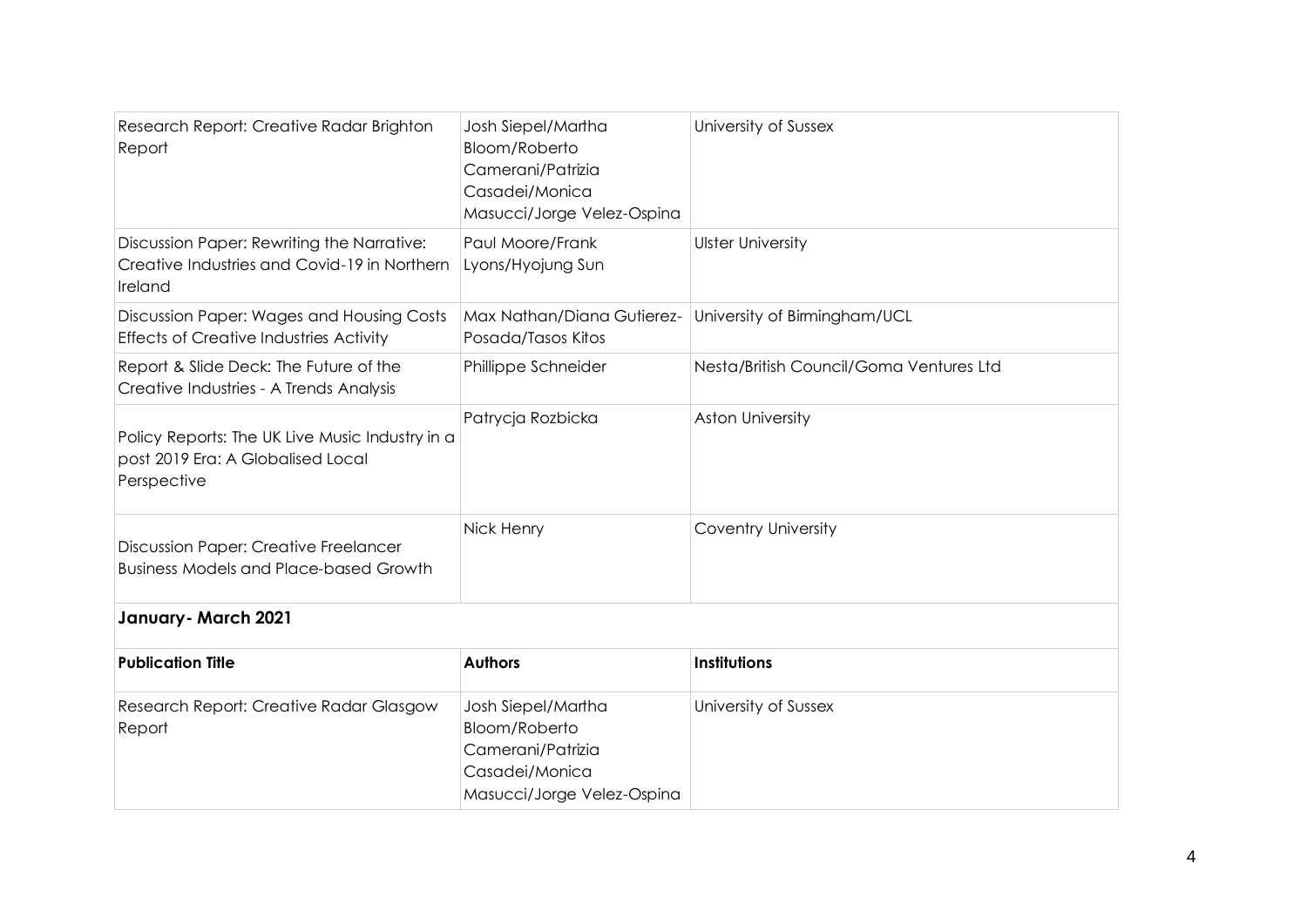| Discussion Paper: Value Capture in the<br>Creative Industries                    | Roberto Camerani/Monica<br>Masucci/Patrizia<br>Casadei/Jorge Velez-<br>Ospina/Josh Siepel | University of Sussex                            |
|----------------------------------------------------------------------------------|-------------------------------------------------------------------------------------------|-------------------------------------------------|
| Discussion Paper: The Impact of Capital of<br>Culture on the Creative Industries | Neil Lee/Josh Siepel/Oriane<br>Nermond                                                    | London School of Economics/University of Sussex |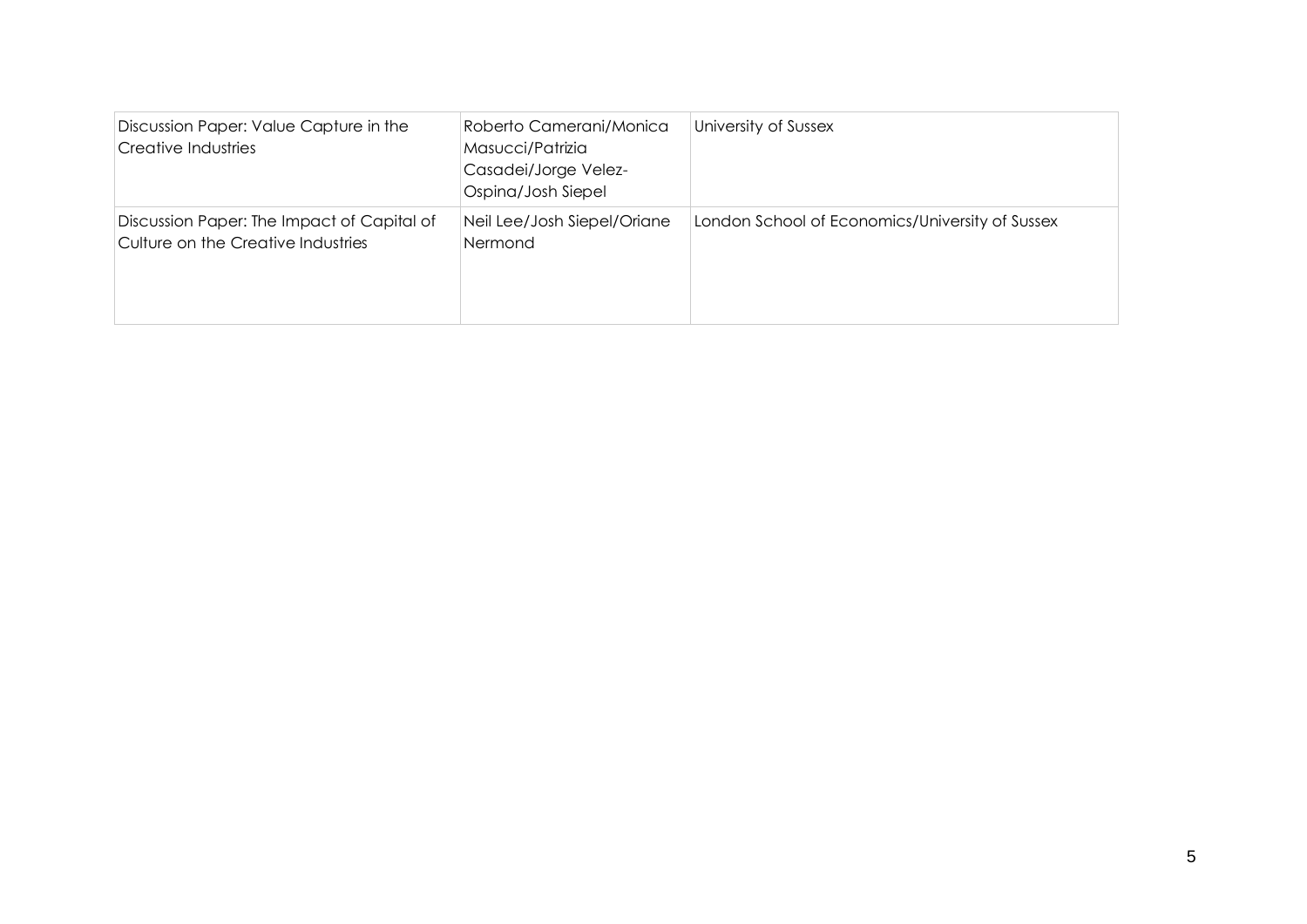# **Skills, Talent and Diversity Lead: Lesley Giles, Director of Work Advance**

## **July - September 2020**

| <b>Publication Title</b>                                                                                                   | <b>Authors</b>                               | <b>Institutions</b>                                             |
|----------------------------------------------------------------------------------------------------------------------------|----------------------------------------------|-----------------------------------------------------------------|
| Report: Intrinsic Motivation and the<br>Economic Returns of Studying Creative<br>Subjects in Higher Education              | Martha Bloom                                 | University of Sussex                                            |
| Research Report: Sector Skills Monitor for the<br>Creative Industries 2019-20                                              | Lesley Giles/Heather<br>Carey/Mark Spilsbury | Work Advance/Lancaster University                               |
| Research Report: Participation, Retention<br>and Progression of those of Different Class<br>Origin in Creative Industries. | Heather Carey/Dave<br>O'Brien/Neil Lee       | Work Advance/Edinburgh University/London School of<br>Economics |

#### **October - December 2020**

| <b>Publication Title</b>                                                                                                   | <b>Authors</b> | Institutions                            |
|----------------------------------------------------------------------------------------------------------------------------|----------------|-----------------------------------------|
| Discussion Paper: Dealmakers in the Creative Neil Lee/Heather Carey<br>Industries                                          |                | London School of Economics/Work Advance |
| Discussion Paper: Film Bang 1976-2020 -<br>Resilience and Sustainability for Freelance<br>Careers in the Screen Industries | Alistair Scott | Edinburgh Napier University             |
| January - March 2021                                                                                                       |                |                                         |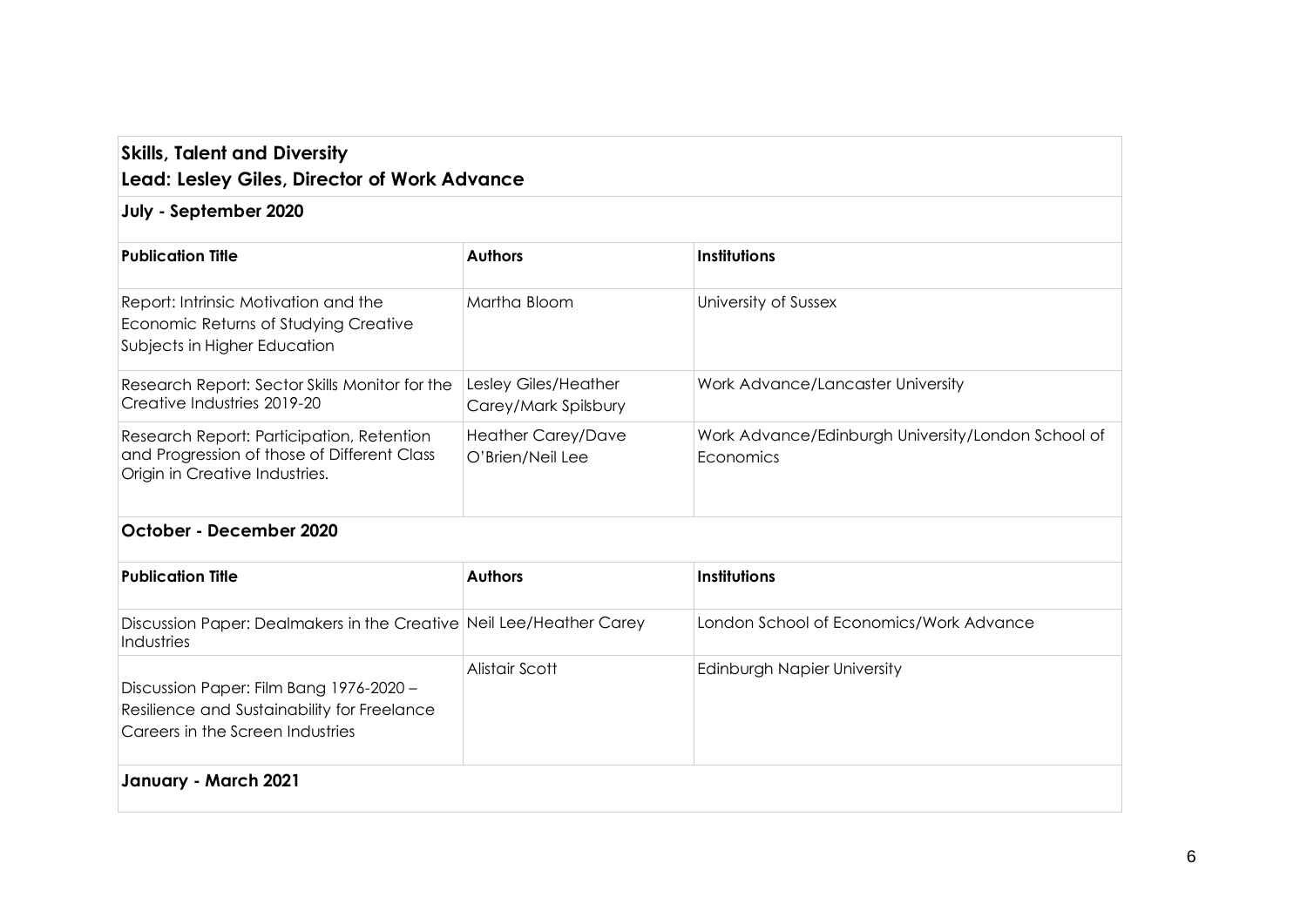| <b>Publication Title</b>                                                                                                 | <b>Authors</b>                                                              | <b>Institutions</b>                                                                                           |
|--------------------------------------------------------------------------------------------------------------------------|-----------------------------------------------------------------------------|---------------------------------------------------------------------------------------------------------------|
| Research Report: Sector Skills Monitor 2020-21                                                                           | Lesley Giles/Heather<br>Carey/Olivia Gable / Mark<br>Spilsbury/Eliza Easton | Work Advance, The Work Foundation, Lancaster<br>University/Nesta                                              |
| Policy Briefing: Tackling Class Inequality                                                                               | Heather Carey/Olivia<br>Gable/Neil Lee/Dave O-Brien                         | Work Advance, The Work Foundation, Lancaster<br>University/London School of Economics/Edinburgh<br>University |
| Research Report: Optimising Talent in the<br><b>Thames Estuary Production Corridor:</b><br>Industry-Led Skills Solutions | Lesley Giles/Heather<br>Carey/Olivia Gable/Eric<br>McVittie                 | Work Advance/The Work Foundation, Lancaster<br>University                                                     |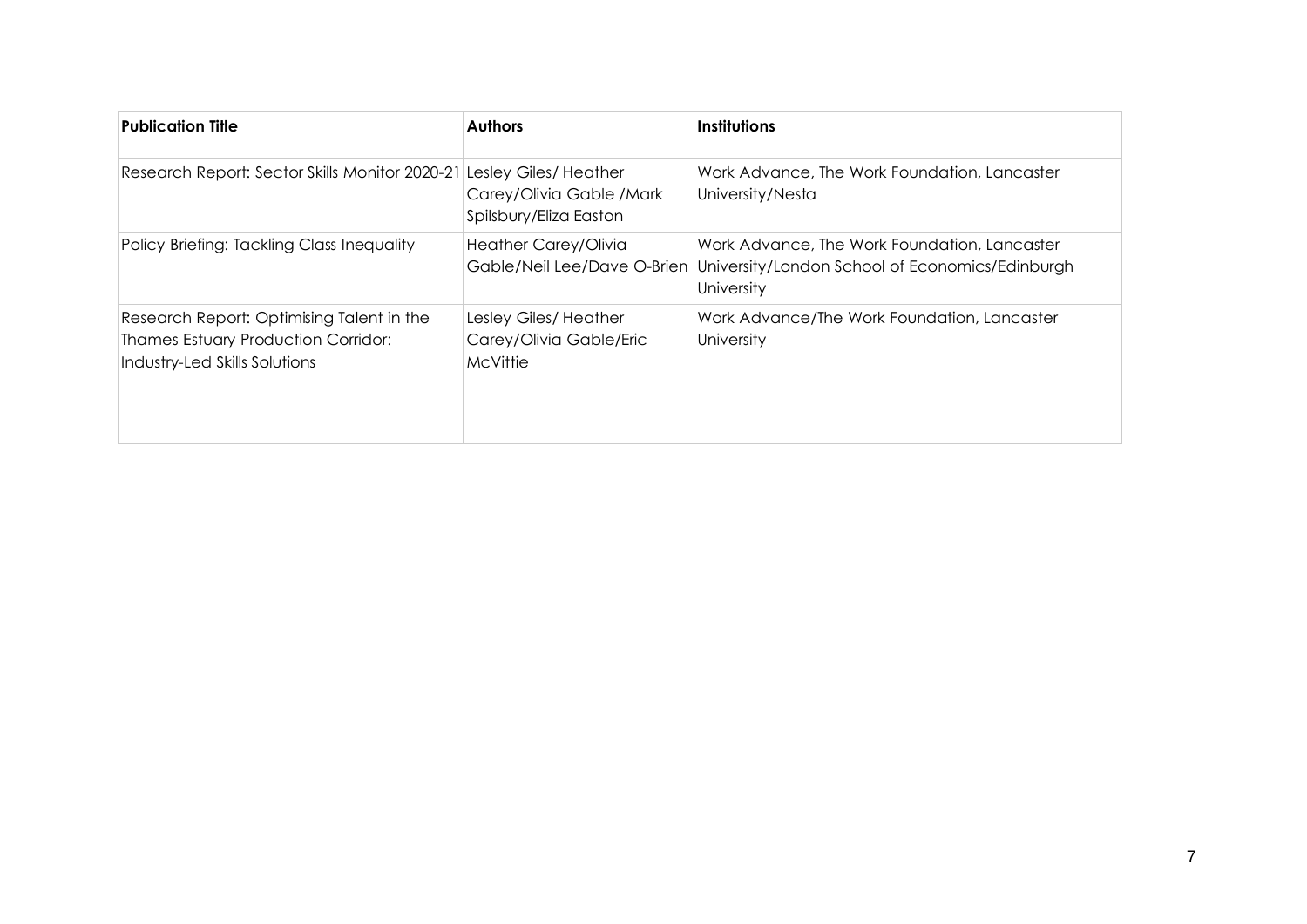# **Intellectual Property Rights, Business Models, Access to Finance and Content Regulation Lead: Martin Kretschmer, University of Glasgow**

#### **July - September 2020**

| <b>Publication Title</b>                                                      | <b>Authors</b>                                                    | <b>Institutions</b>   |
|-------------------------------------------------------------------------------|-------------------------------------------------------------------|-----------------------|
| Discussion Paper: Innovation and Finance in<br>the Creative Industries        | Josh Siepel/Giorgio<br>Fazio/Jonathan<br>Sapsed/Salvatore di Novo | University of Sussex  |
| Research Report: Platform Regulation:<br>Mapping an Emerging Regulatory Field | Philip SchlesingerMartin<br>Kretschmer/Ula Furgal                 | University of Glasgow |

## **October - December 2020**

| <b>Publication Title</b>                                                             | <b>Authors</b>                                                               | <b>Institutions</b>   |
|--------------------------------------------------------------------------------------|------------------------------------------------------------------------------|-----------------------|
| Data Visualisation: CopyrightEvidence.org<br>Digital Evidence Resource               | Martin<br>Kretschmer/Bartolomeo<br>Meletti/Amy Thomas/Pete<br><b>Bennett</b> | University of Glasgow |
| Discussion Paper: Evidence Gap Analysis on<br>Mechanisms for Rights Revision         | Ula Furgal/Martin Kretschmer                                                 | University of Glasgow |
| Discussion Paper: Working together - Co-ops<br>as a Creative Industry Business Model | Kate Oakley                                                                  | University of Glasgow |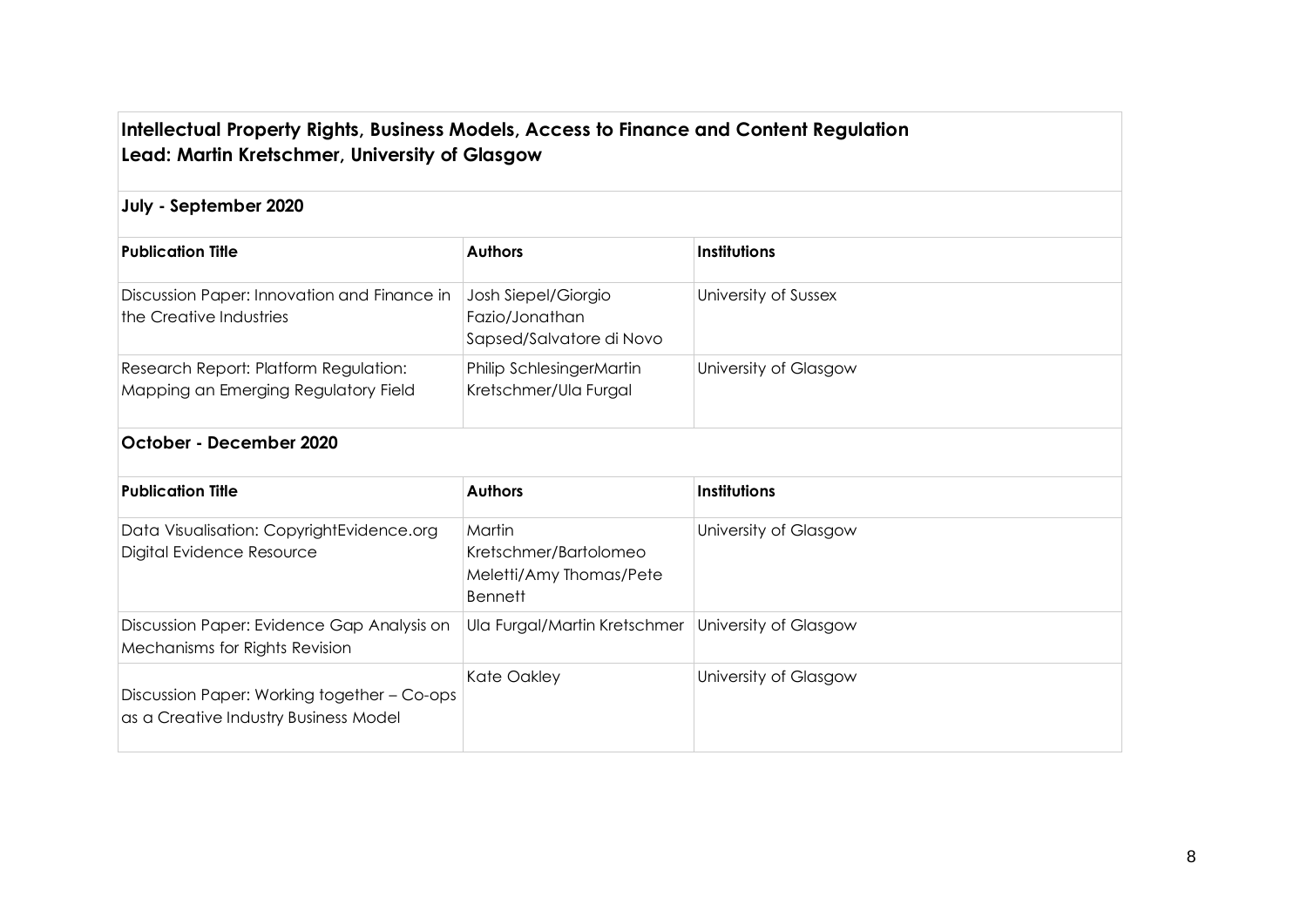| January - March 2021                  |                           |                       |
|---------------------------------------|---------------------------|-----------------------|
| Publication Title                     | <b>Authors</b>            | <b>Institutions</b>   |
| Discussion Paper: Platform Regulation | <b>Philip Schlesinger</b> | University of Glasgow |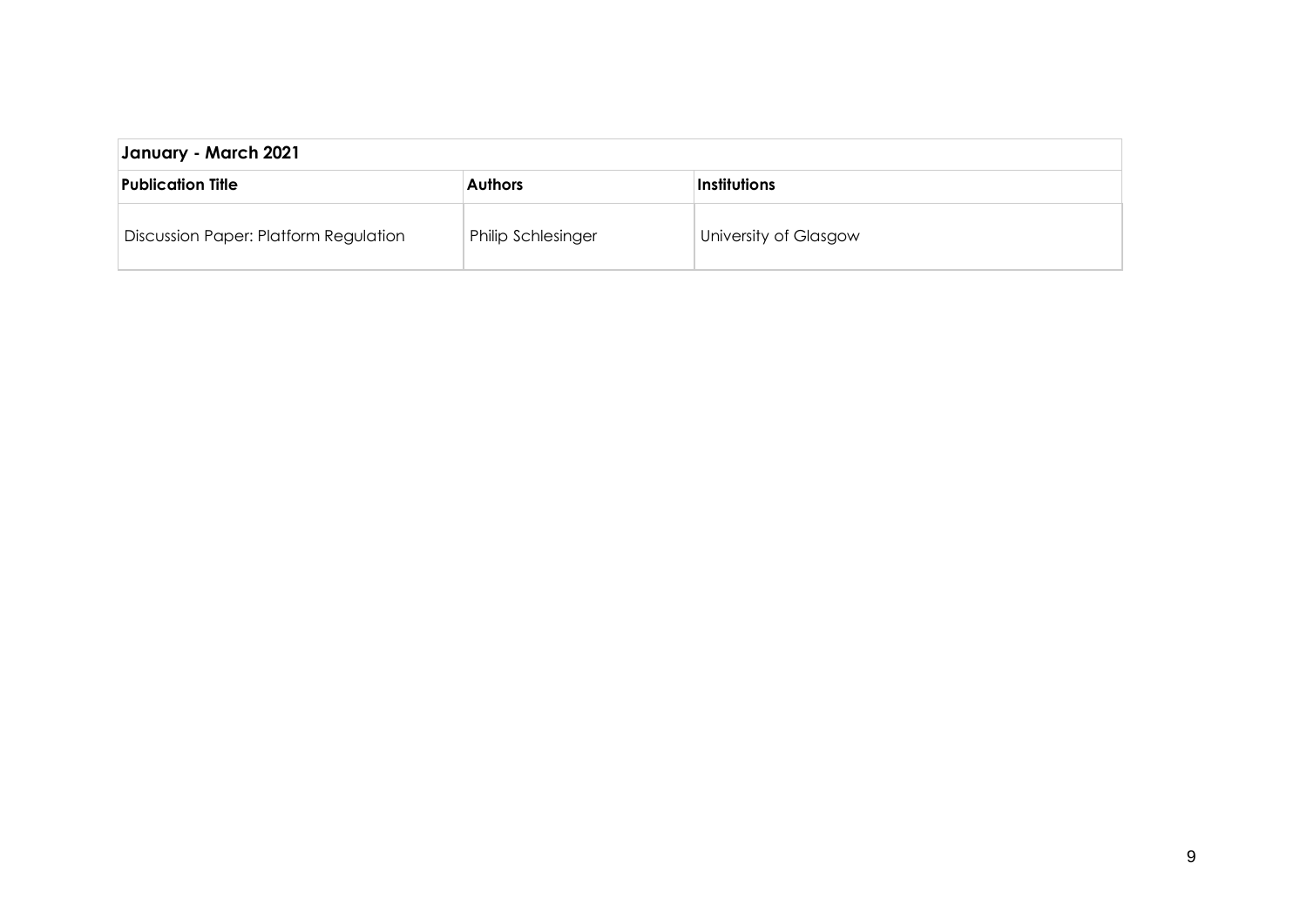## **Arts, Culture and Public Service Broadcasting Lead: Stuart Allan, Cardiff University**

#### **July - September 2020**

| <b>Publication Title</b>                                                                                                                                                                             | <b>Authors</b>                                                      | Institutions                                       |
|------------------------------------------------------------------------------------------------------------------------------------------------------------------------------------------------------|---------------------------------------------------------------------|----------------------------------------------------|
| Discussion Paper: Platform Regulation and<br><b>Public Service Broadcasting</b>                                                                                                                      | Leighton Andrews                                                    | <b>Cardiff University</b>                          |
| Research Report: Media Coverage of Public<br>Service Broadcasting during Covid-19                                                                                                                    | Stuart Allan/Eva Nieto<br>McAvoy                                    | <b>Cardiff University</b>                          |
| Research Report and Podcast: Beyond the<br>Early Adopter: Widening the Appeal for<br>Creative Tech. How the Cultural Industries<br>Can 'Normalise' Emerging Technologies for<br>Mainstream Audiences | Jenny Kidd/Eva Nieto<br>McAvoy/Catherine Allen                      | Cardiff University/Limina Immersive                |
| Research Report: Creative Industries and Soft Eliza Easton/Eva Nieto<br>Power                                                                                                                        | <b>McAvoy</b>                                                       | Nesta/Cardiff University                           |
| Research Report: Valuation of Regional<br>Galleries and Theatres                                                                                                                                     | Hasan Bakhshi/John Davies                                           | Nesta/Simetrica/Arts Council England               |
| Research Report: Digital Culture Consumer<br>Tracking During Covid-19 Lockdown                                                                                                                       | AudienceNet                                                         | Nesta/Intellectual Property Office/AudienceNet Ltd |
| <b>Publication Title</b>                                                                                                                                                                             | <b>Authors</b>                                                      | Institutions                                       |
| Discussion Paper: Evidence Review on the<br>Value of Public Service Broadcasting                                                                                                                     | Stuart Allan/Richard<br>Sambrook/Cynthia<br>Carter/Eva Nieto McAvoy | <b>Cardiff University</b>                          |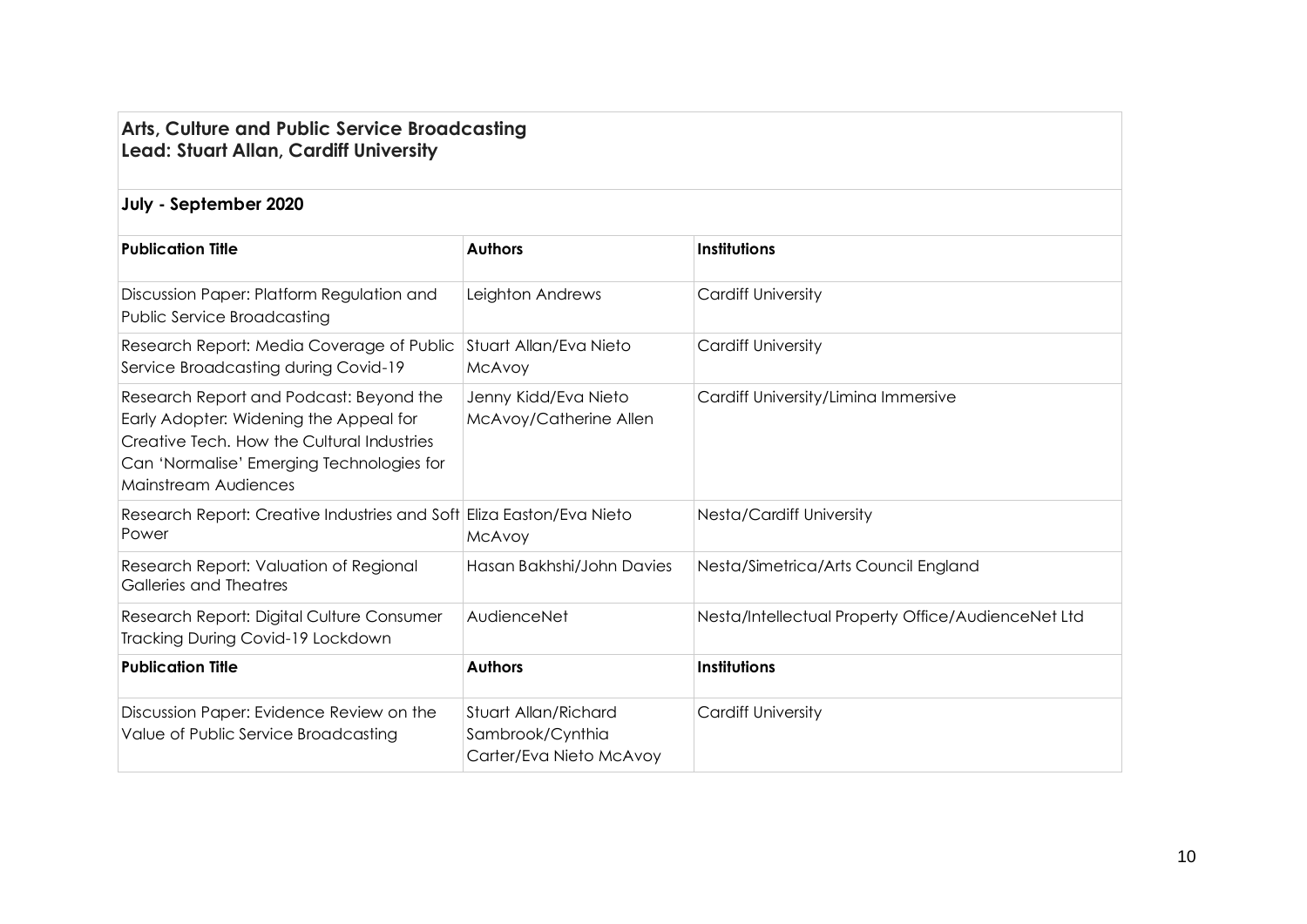| Research Report: Digital Culture Consumer<br>Tracking post Covid-19 Lockdown                                                                        | AudienceNet                           | Nesta/Intellectual Property Office/AudienceNet Ltd |
|-----------------------------------------------------------------------------------------------------------------------------------------------------|---------------------------------------|----------------------------------------------------|
| Research Report: Covid-19 Pivot to Digital in<br>the Cultural Sector                                                                                | Jenny Kidd/Eva Nieto<br>McAvoy        | <b>Cardiff University</b>                          |
| January - March 2021                                                                                                                                |                                       |                                                    |
| <b>Publications</b>                                                                                                                                 |                                       |                                                    |
| <b>Publication Title</b>                                                                                                                            | <b>Authors</b>                        | Institutions                                       |
| Research Report: Towards a Value<br>Proposition of Immersive Experiences in Arts,<br>Culture and Heritage: a Toolkit for the<br>Creative Industries | Jenny Kidd/Eva Nieto<br><b>MCAVOY</b> | <b>Cardiff University</b>                          |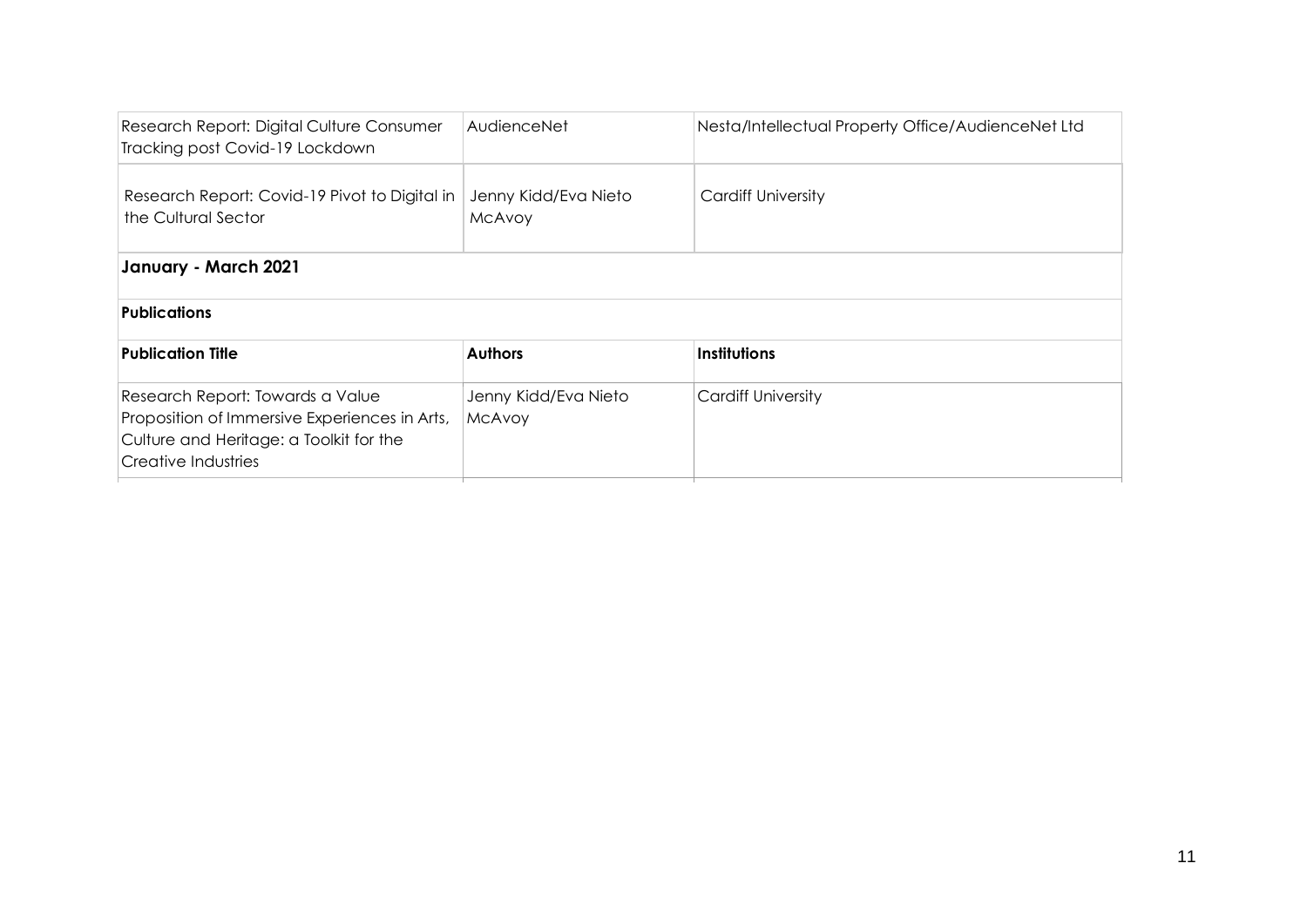# **Creative Industries and International Competitiveness Lead: Giorgio Fazio, Newcastle University**

#### **July - September 2020**

Industries

and Creative Degrees

Discussion Paper: HE, International Students

| <b>Publication Title</b>                                                                                       | <b>Authors</b>                                                                        | <b>Institutions</b>  |
|----------------------------------------------------------------------------------------------------------------|---------------------------------------------------------------------------------------|----------------------|
| Discussion Papers: Reviewing Academic<br>Literature and Data on Creative<br>International Trade and Investment | Giorgio Fazio/Sara<br>Maioli/Jonathan<br>Sapsed/Wessel<br>Vermeulen/Salvatore di Novo | Newcastle University |
| Discussion Paper: The Internationalisation of<br>Creative Firms                                                | Giorgio Fazio/Salvatore Di<br>Novo, Sara Maioli, Jonathan<br>Sapsed                   | Newcastle University |
| October - December 2020                                                                                        |                                                                                       |                      |
| <b>Publication Title</b>                                                                                       | <b>Authors</b>                                                                        | Institutions         |
| Discussion Paper: Trade Policies and Trade<br>Agreements in the Cultural and Creative                          | Giorgio Fazio                                                                         | Newcastle University |

Newcastle University

Wessel Vermeulen/

Novo

Giorgio Fazio/Salvatore Di